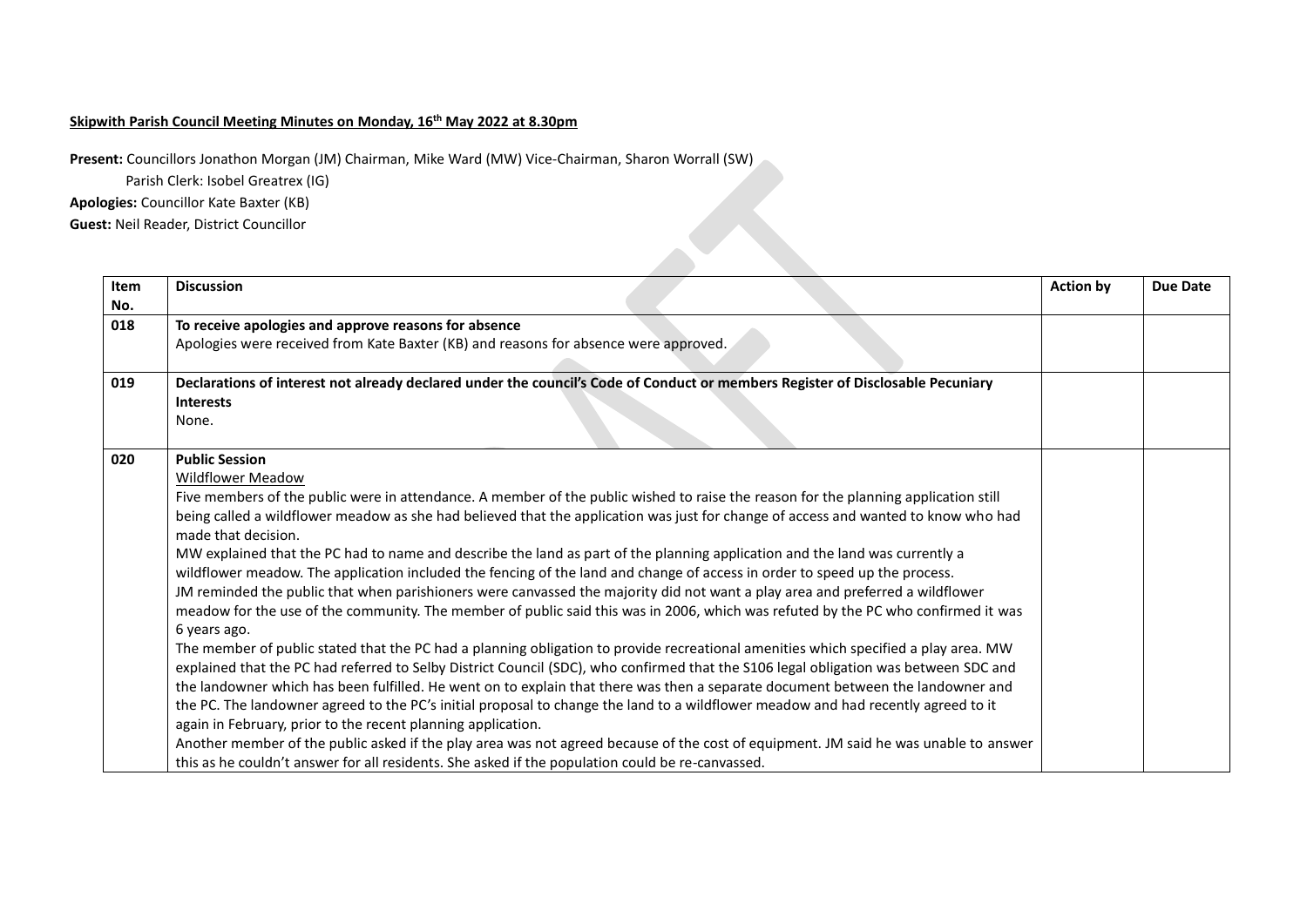|     | Another member of public who was present at the time of the S106 being discharged confirmed that the PC was correct in its<br>explanation. The questionnaire issued at the time allowed feedback and was collated by a previous Chairman and published. The                                                                      |  |
|-----|----------------------------------------------------------------------------------------------------------------------------------------------------------------------------------------------------------------------------------------------------------------------------------------------------------------------------------|--|
|     | outcome was that residents wanted a more natural setting in the village. He said the planning application reflected that view.                                                                                                                                                                                                   |  |
|     | Another member of public supported this summary and said she was sorry that people who have recently moved in wanted a play area                                                                                                                                                                                                 |  |
|     | but she did not believe it was a suitable location and thought that ball games should not be allowed.                                                                                                                                                                                                                            |  |
|     | One member of the public did advise the meeting that in a recent discussion the landowner was very supportive of a play area                                                                                                                                                                                                     |  |
|     | indicating the possibility, not only of financial support, but also provision of an alternative area of land. In response to a suggestion from                                                                                                                                                                                   |  |
|     | MW that direct contact with the PC from the landowner as a step to formalising such suggestion would be welcome the member of the                                                                                                                                                                                                |  |
|     | public agreed to refer the matter back to the landowner. MW explained there had been no choice as to the location when there were<br>initial discussions.                                                                                                                                                                        |  |
|     | SW commented that whilst a number of objections had been made about the planning application it would appear there was a lot of<br>apathy about it as only two members of the public were present to discuss it.                                                                                                                 |  |
|     | The member of public stated that the lease for a play area was granted with the S106 attached to it.                                                                                                                                                                                                                             |  |
|     | JM responded by saying that the lease of the land was a private transaction between the PC and the landowner who had agreed to the                                                                                                                                                                                               |  |
|     | change. He continued by explaining that, due to the objections, the planning application had now been delayed from 23 <sup>rd</sup> May                                                                                                                                                                                          |  |
|     | determination date as the Planning Committee does not meet until 6th July. The PC will work hard to present the further requested                                                                                                                                                                                                |  |
|     | information to the Case Officer by 31 <sup>st</sup> May.                                                                                                                                                                                                                                                                         |  |
|     | (NR arrived at 8.52pm).                                                                                                                                                                                                                                                                                                          |  |
|     | One of the members of public asked about the type of fencing. JM confirmed the fencing was more aesthetically in keeping in its rural                                                                                                                                                                                            |  |
|     | setting and to prevent sheep entering the area.                                                                                                                                                                                                                                                                                  |  |
|     | Another member of the public thanked the PC, on behalf of the village, for all the work they do.                                                                                                                                                                                                                                 |  |
|     | <b>Highway Safety</b>                                                                                                                                                                                                                                                                                                            |  |
|     | The meeting went on to discuss highway safety and the question was asked about the continued delays from Highways to carry out the<br>works on the North Duffield/Skipwith junction, as promised and what else could be done to resolve this. She also believed that the<br>chicanes have exacerbated speeding at said junction. |  |
|     | SW explained that she had been following it up but there were ongoing resource issues in Highways. She agreed to raise it with the new                                                                                                                                                                                           |  |
|     | County Councillor, John Cattanach.                                                                                                                                                                                                                                                                                               |  |
|     |                                                                                                                                                                                                                                                                                                                                  |  |
| 021 | Minutes of the meeting held on 7 <sup>th</sup> March 2022 were approved by all members of the PC as true and accurate record.                                                                                                                                                                                                    |  |
| 022 | <b>County and District Councillor Reports</b>                                                                                                                                                                                                                                                                                    |  |
|     | NR said there was nothing to report, although Community funding and other fundings were open again for applications but suggested                                                                                                                                                                                                |  |
|     | the PC should be quick, if they were interested. He confirmed that County Councillor Richard Musgrave was no longer supporting the                                                                                                                                                                                               |  |
|     | Escrick ward and had been replaced by John Cattanach.                                                                                                                                                                                                                                                                            |  |
|     | NR left at 9.05pm.                                                                                                                                                                                                                                                                                                               |  |
|     |                                                                                                                                                                                                                                                                                                                                  |  |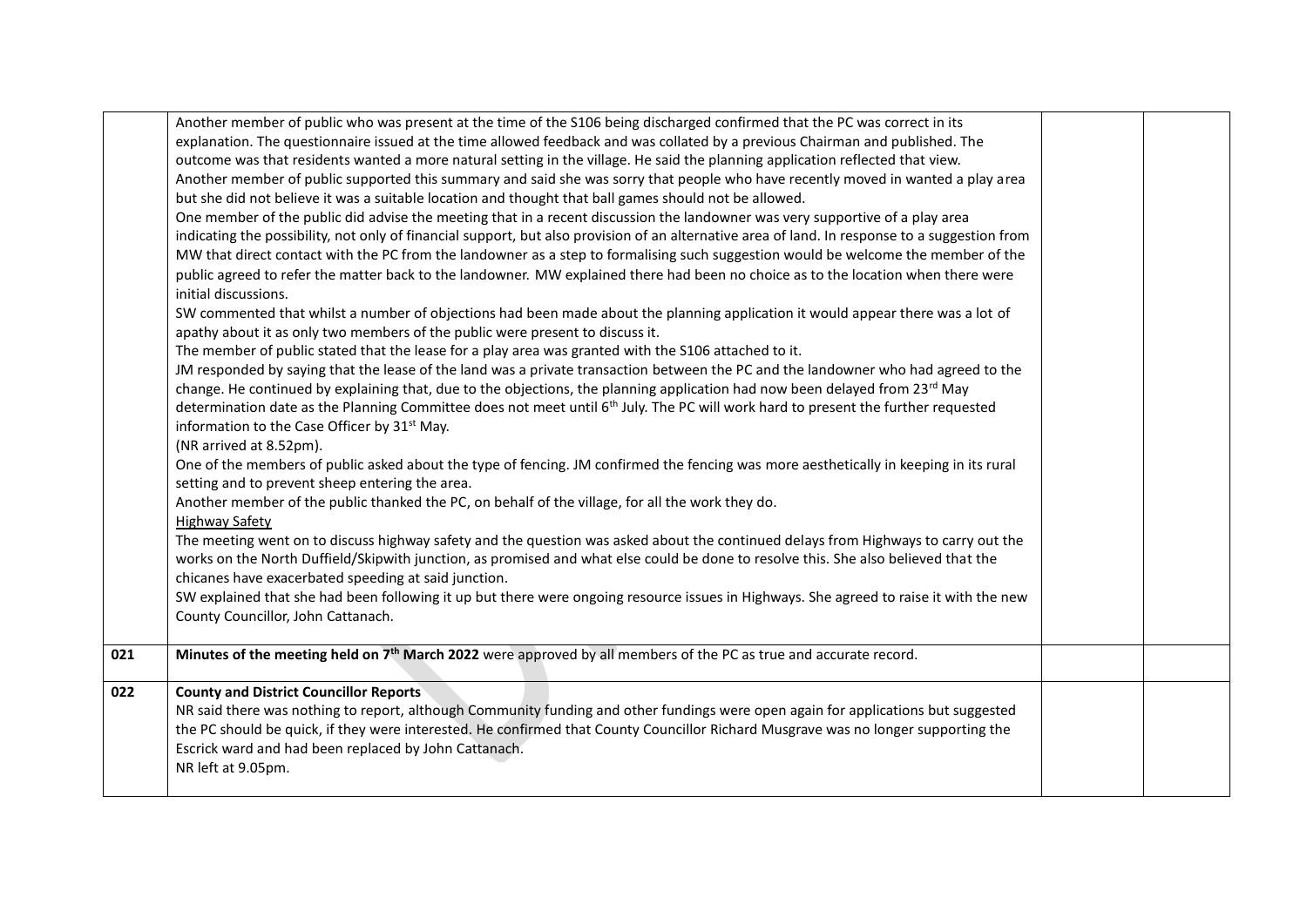| 023   | Information on the following ongoing issues and to decide further action where necessary:                                                                                                                                                                                     |           |      |
|-------|-------------------------------------------------------------------------------------------------------------------------------------------------------------------------------------------------------------------------------------------------------------------------------|-----------|------|
| 023.1 | <b>Highway Safety</b>                                                                                                                                                                                                                                                         |           |      |
|       | Skipwith/North Duffield Junction                                                                                                                                                                                                                                              |           |      |
|       | See item 020.                                                                                                                                                                                                                                                                 |           |      |
|       | Car Parking opposite Town End Pond                                                                                                                                                                                                                                            |           |      |
|       | The request to Highways for double yellow lines on the Main Street bend has yet to be approved. SW will continue to follow this up.                                                                                                                                           | <b>SW</b> | Asap |
|       |                                                                                                                                                                                                                                                                               |           |      |
| 023.2 | <b>Asset Register</b>                                                                                                                                                                                                                                                         |           |      |
|       | This investigation is still ongoing. Deborah Barton will contact IG to update her.                                                                                                                                                                                            | DB        | Asap |
|       |                                                                                                                                                                                                                                                                               |           |      |
| 023.3 | <b>Electricity Box Repair/Notice Board Backings and Door</b>                                                                                                                                                                                                                  |           |      |
|       | Phil Westoby has kindly offered to volunteer his services to carry out these repairs.                                                                                                                                                                                         |           |      |
|       |                                                                                                                                                                                                                                                                               |           |      |
| 023.4 | Wildflower Meadow/Community Fund/Correspondence                                                                                                                                                                                                                               |           |      |
|       | JM explained that Emma Howson, Case Officer, had written to the PC requesting further information, including style and positioning of                                                                                                                                         |           |      |
|       | benches. He discussed wheelchair access and hard standing at the entrance. He asked SW to contact Highways to inform them about                                                                                                                                               |           |      |
|       | what the PC was proposing regarding the access from the pavement. JM had asked if the application could be conditioned but had been<br>informed that the PC needed to be specific with the details because it was now going to the Planning Committee. JM said that if the PC | JM/MW     |      |
|       | wasn't able to meet the response date it would need to ask for more time.                                                                                                                                                                                                     |           | Asap |
|       | JM then addressed the correspondence from Deborah Barton, who believed the minutes of the 7 <sup>th</sup> February extraordinary meeting                                                                                                                                      |           |      |
|       | were not accurate. JM felt that the PC had already covered all her points in the public session. She had challenged the minutes did not                                                                                                                                       |           |      |
|       | state she had suggested the area be called the Platinum Jubilee Recreation Ground; they stated she suggested Platinum Jubilee Garden.                                                                                                                                         |           |      |
|       | The Parish Clerk had checked her contemporaneous notes and had written the latter.                                                                                                                                                                                            |           |      |
|       |                                                                                                                                                                                                                                                                               |           |      |
| 023.5 | <b>Queen's Platinum Jubilee Celebrations</b>                                                                                                                                                                                                                                  |           |      |
|       | JM said that the Village Hall Committee and Parish Council had come together to arrange the event on the Green on Friday, 3rd June.                                                                                                                                           |           |      |
|       | Fliers had already been posted through residents' doors and posters will also be placed on notice boards. The week leading up to the                                                                                                                                          |           |      |
|       | event bunting will go up, which will also act as a reminder to the public. Balloons will need to be blown up and tables brought out. MW                                                                                                                                       |           |      |
|       | requested anyone wishing to volunteer from 10.00am to meet on the green and generally set up for the day.                                                                                                                                                                     |           |      |
|       | York Landscapes had confirmed it would be able to do an additional grass cut on the Green in preparation for the event but it would be                                                                                                                                        |           |      |
|       | an additional cost of £132 maximum. This was agreed; JM proposed and SW seconded.                                                                                                                                                                                             |           |      |
|       | MW explained that the bands needed to be paid in cash and as the PC does not hold any cash he suggested that the allotment money                                                                                                                                              |           |      |
|       | he was due to receive could be used to pay the bands. This was agreed.                                                                                                                                                                                                        |           |      |
|       | JM confirmed that the PC was within the set budget it had previously agreed for the event.                                                                                                                                                                                    |           |      |
|       |                                                                                                                                                                                                                                                                               |           |      |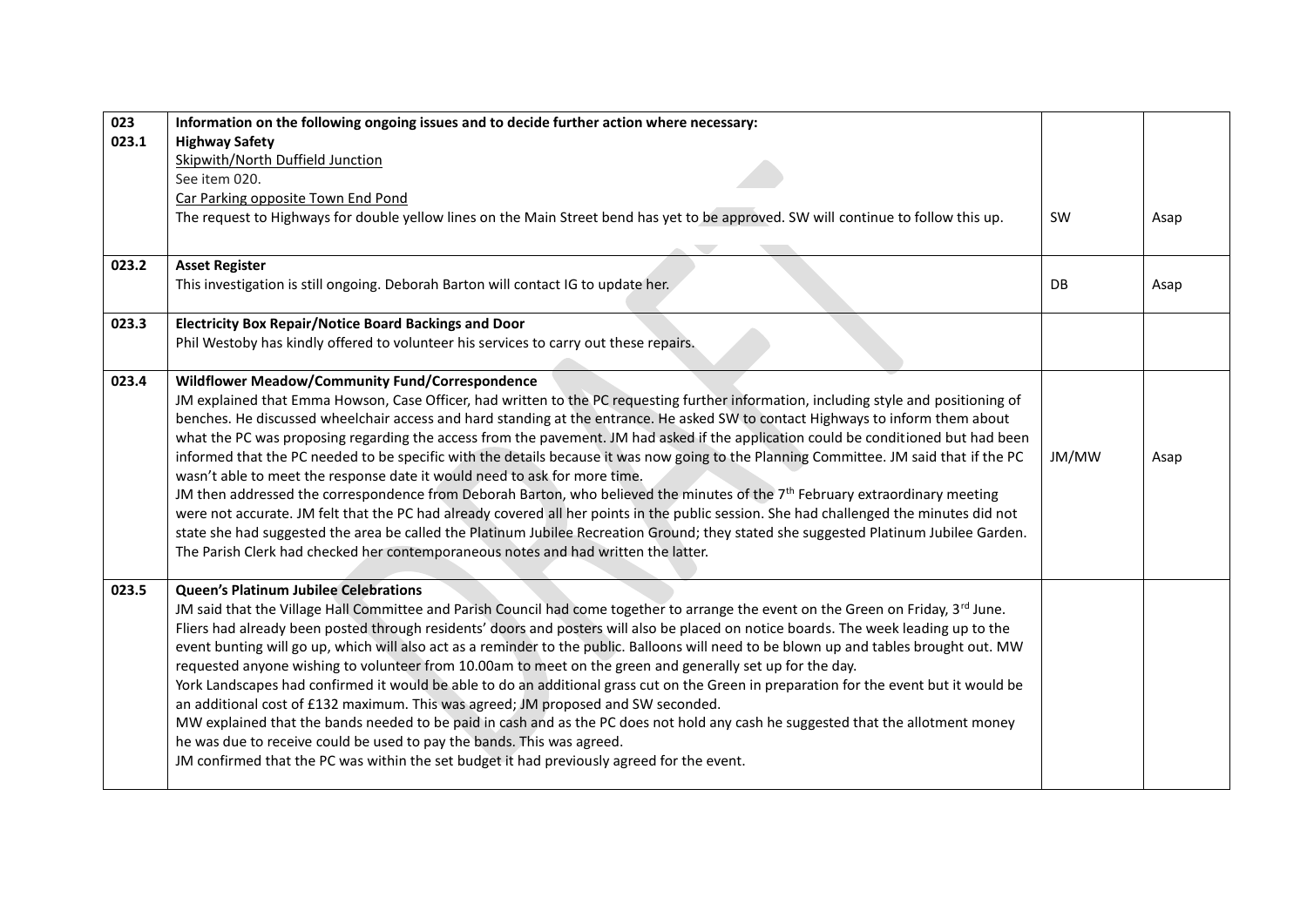| 023.6   | <b>Grass Verges on Main Street</b>                                                                                                     |           |            |
|---------|----------------------------------------------------------------------------------------------------------------------------------------|-----------|------------|
|         | JM confirmed that IG had written to Daniel Gath to confirm the telephone conversation with one of their Directors. He said that the    |           |            |
|         | verges will be repaired when they come to finish off the works in the developments. JM had observed they had recently returned to do   |           |            |
|         | so and was hoping that they would then repair the damage. He noted that the grass verge outside Fallow Way houses which back on to     |           |            |
|         | Main Street was also in need of their repair as the grass would be difficult to mow in its present state due to all the undulations.   |           |            |
|         | JM thanked the residents who live in these houses for their forthcoming assistance in the upkeep of the said grass verge.              |           |            |
| 023.7   | <b>Allotment Vacancy</b>                                                                                                               |           |            |
|         | MW explained that two plots had become vacant due to ill health and relocation. One of the plots has now been split up so income is    |           |            |
|         | now £60 rather than just £40.                                                                                                          |           |            |
|         |                                                                                                                                        |           |            |
| 024     | Planning                                                                                                                               |           |            |
| 024.1   | There was no update regarding The Rowans planning application as it was still in progress.                                             |           |            |
| 024.2   | Wildflower Meadow previously discussed in items 20 and 23.4.                                                                           |           |            |
| 025     | <b>Matters Requested by Councillors</b>                                                                                                |           |            |
| 025.1   | Planning Non-Compliance (MW)                                                                                                           |           |            |
|         | MW raised the fact that the PC had not received any further updates regarding the non-compliance issues in Mulberry Vale               |           |            |
|         | development from Selby Planning department for a long time, equally regarding North House Farm boundary from Area 7, Highways. It      | IG        | Asap       |
|         | was agreed to follow these up and if the process had been exhausted to ask what other options could be considered.                     |           |            |
| 025.2   | Christmas Lights (MW)                                                                                                                  |           |            |
|         | MW wished to flag this issue as there had been an unexpected amount of wear and tear last Christmas just in 12 months since purchase   |           |            |
|         | and the PC should not leave it too late to take any remedial action. MW intended to ask Claire Colthirst to help with switching on the |           |            |
|         | lights for the Platinum Jubilee event, which would provide a useful assessment.                                                        | <b>MW</b> | Before 3rd |
|         |                                                                                                                                        |           | June       |
| 026     | <b>Financial Matters</b>                                                                                                               |           |            |
| 026.1   | The following accounts for payment were approved:                                                                                      |           |            |
| 026.1.1 | York Landscapes - grass cutting for march and April - £396                                                                             |           |            |
| 026.1.2 | YLCA membership fee - £133                                                                                                             |           |            |
| 026.1.3 | City of York Council - No.18 evening bus service - £175,90                                                                             |           |            |
| 026.1.4 | Npower - street lighting- £897.20. Npower had recently offered the PC a favourable fixed rate for the next 12 months.                  |           |            |
| 026.1.5 | Gallagher insurance premium - £760.50                                                                                                  |           |            |
|         | SW proposed and MW seconded the above payments and new fixed npower rate.                                                              |           |            |
| 026.2   | No.18 Evening Bus Service                                                                                                              |           |            |
|         | The PC agreed to continue their support to contribute £175.90 towards the evening bus service for 2022/23.                             |           |            |
| 026.3   | VAT Claim                                                                                                                              |           |            |